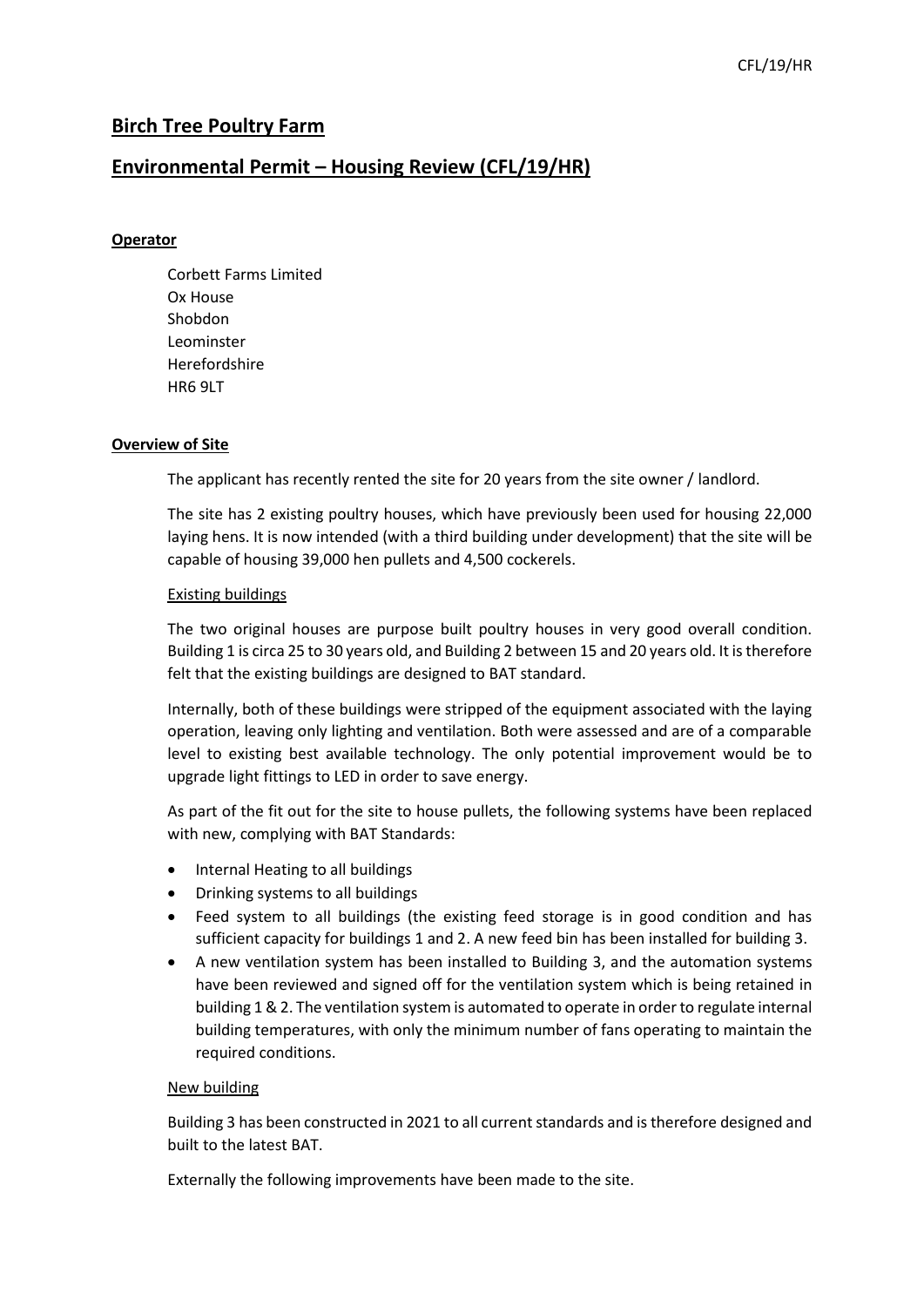- a) New high volume guttering has been installed on Buildings 1 & 2
- b) Calculations have been undertaken for the whole site stormwater drainage system, and new stormwater attenuation has been installed for Building 2 & 3 as well as 50% of Building 1. This has been designed for a 1 in 100 year + 40% Climate change allowance storm event lasting 6 hours.
- c) A new dirty water system has been installed for Building 3, and the existing system cleaned and checked for buildings 1 & 2. The site will require less cleaning without the egg collection equipment and so it is felt the existing equipment is fit for purpose.
- d) All of the following equipment has been replaced with new, complying with BAT Standards
	- Incinerator
	- Standby Generator
	- Heating gas storage and pipework
	- New toilets and showers have been installed for staff.
	- New monitoring equipment to allow the site to be checked remotely and provide remote alarms.

Items b) and c) are covered in more detail in the drainage review.

The management of the site will fall into line with the management systems operated on the existing sites operated by the applicant. These systems are subject to regular review but are compliant with the standards of "How to Comply".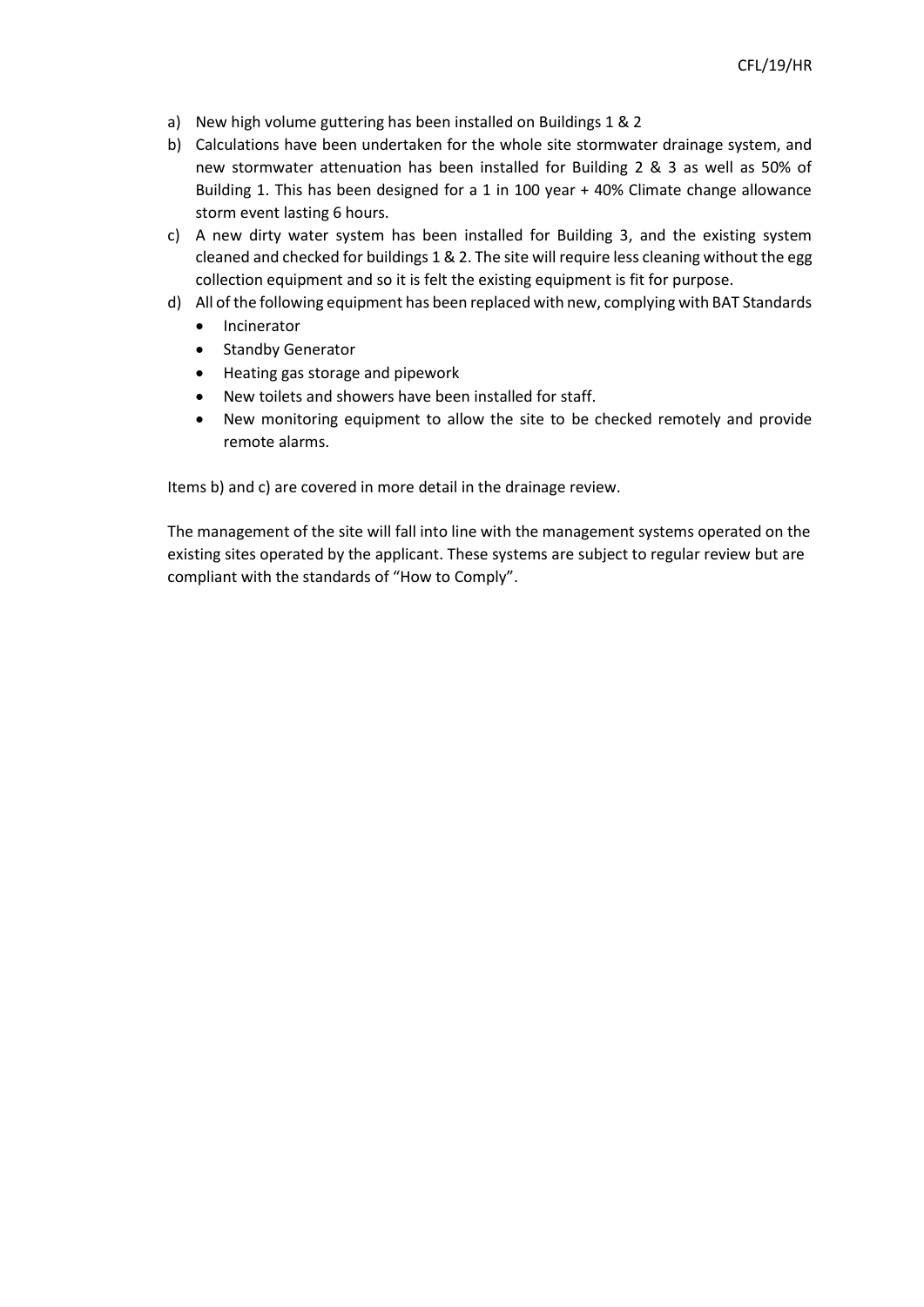## CFL/19/HR

# **Summary of Buildings on installation**

| <b>Name of Building</b> | <b>Function</b>             | Is Building<br><b>Management BAT or</b><br>not BAT? | <b>Is Building Design</b><br><b>BAT or not BAT?</b> | Is it identified in Housing<br><b>Improvement Plan?</b> |
|-------------------------|-----------------------------|-----------------------------------------------------|-----------------------------------------------------|---------------------------------------------------------|
| <b>Building 1</b>       | <b>Pullet Rearing House</b> | BAT                                                 | BAT                                                 | Yes                                                     |
| <b>Building 2</b>       | <b>Pullet Rearing House</b> | BAT                                                 | BAT                                                 | Yes                                                     |
| <b>Building 3</b>       | <b>Pullet Rearing House</b> | BAT                                                 | BAT                                                 | Yes                                                     |